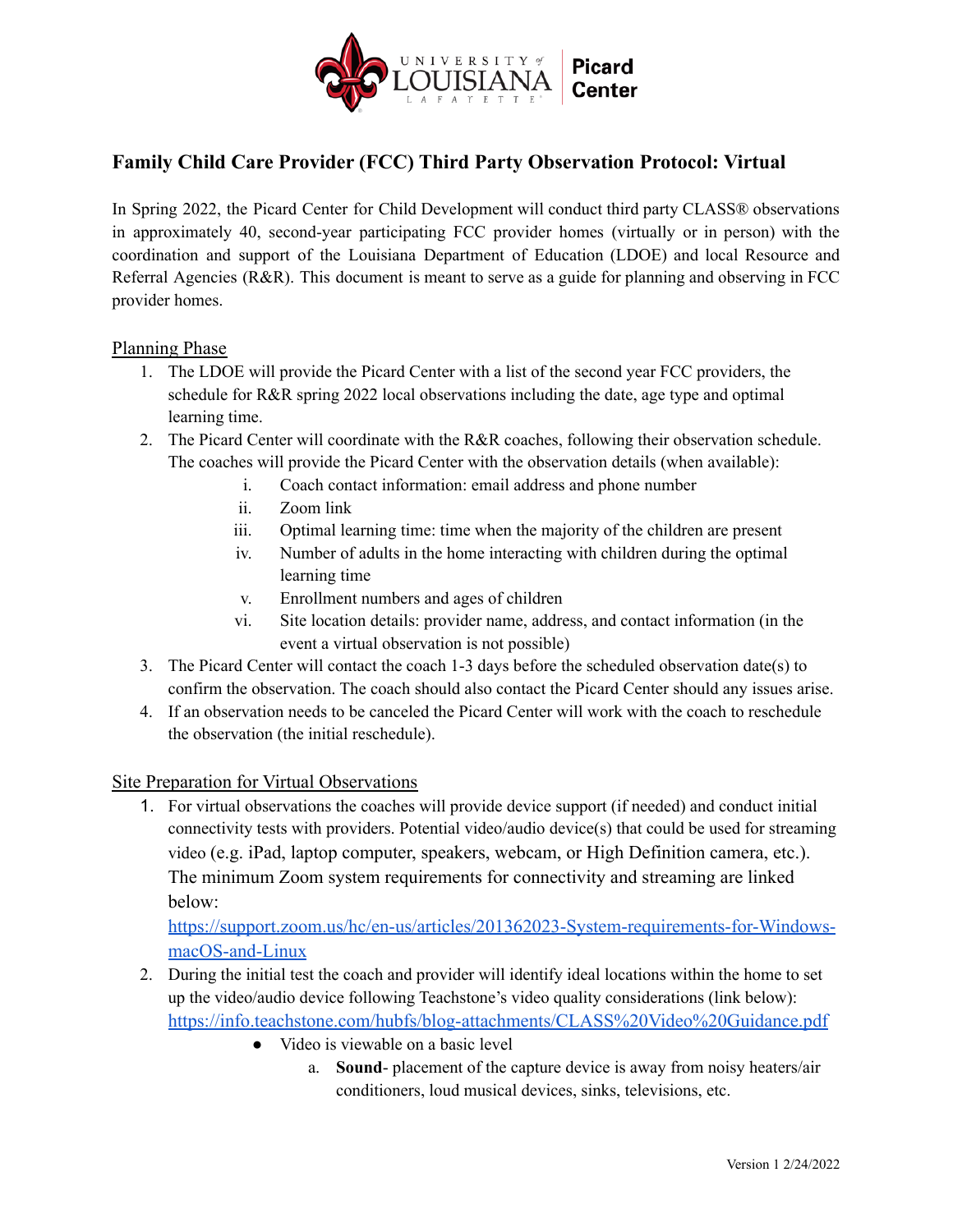

- b. **Lighting** lights are turned on, curtains/blinds are open and lighting is bright enough to see children and caregiver(s)
- c. **Picture-** no buffering, distortions or freezing
- d. **Locations-** provider and coach should discuss the various locations where the observation could take place, ensuring most of the locations are tested beforehand.
- $\bullet$  Provider(s) and some children are visible for the majority of the cycles
- Observer(s) can see and hear interactions taking place
- Streaming device is fully charged and will not go into 'sleep mode'
- Video orientation is locked and provides wide-angle view
- 'Do Not Disturb' mode is selected if applicable to minimize disruptions
- 3. The provider may use a stand to hold/prop up the chosen streaming device thus making it easier to move and maneuver the device around the home.
- 4. The provider and coach will identify the optimal learning time, the observable times within the daily activities (mapping out four, 15-20 minute observation cycles with 10-minutes of coding in-between each cycle). The providers should set up and prepare for the observation by joining the Zoom call 15-20 minutes before the scheduled optimal learning time.
- 5. (Optional) The provider can obtain consent forms from all child participants for their records [see appendix]. The Picard Center will conduct live streaming observations only. The consent for recording applies only when a teacher or coach records the Zoom observation.

# Video Capture and Streaming Guidance

- 1. Observers will watch and code nearly all activities, including:
	- Outsides time (toddler and infant age groups)
		- Snack and mealtimes
		- Bottle feeding
		- Preparing for nap
		- Infant care and response to needs
		- Hand-washing, self-care, and other daily routines
		- Transitions
- 2. Observers will not watch and code the following:
	- Nap time when all children are sleeping
	- Bathroom time for preschool-age children
	- Outside time for preK
- 3. In family homes there may be a designated space for children to play such as a large family room or activities may take place in the same space where other family members interact and live. The provider and coach should discuss these details during the test Zoom.
- 4. The coach and observer(s) may provide ongoing guidance to the provider on where and when to move the camera during the observation. The coach will unmute her microphone when the provider either needs to move the location of the streaming device or when the camera angle needs adjusting.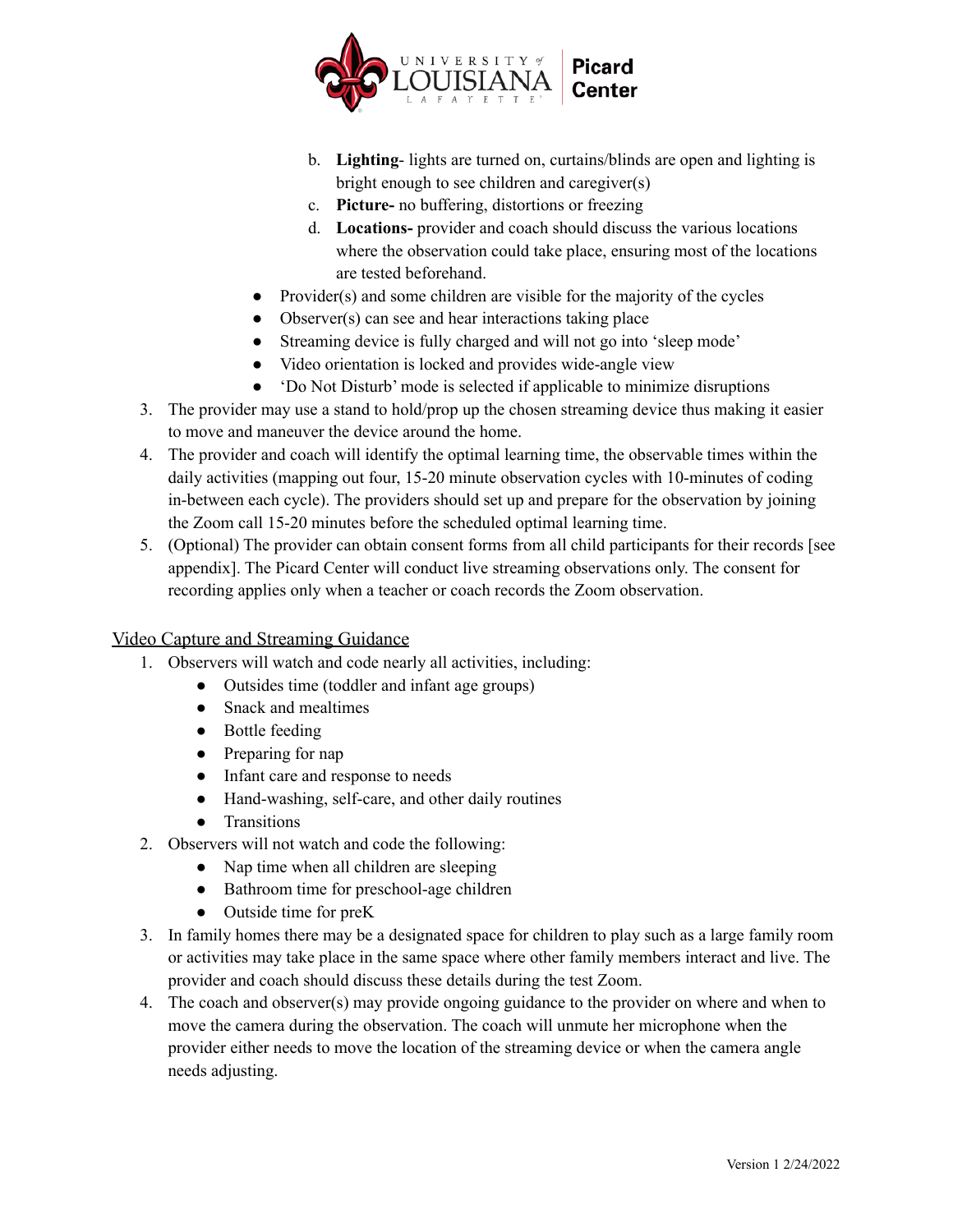

- 5. The provider and observer(s) will use the following guidance from [Teachstone's](https://f.hubspotusercontent10.net/hubfs/336169/FCC%20protocol%20_%209_25_2020_FINAL%20(1).pdf) Sample [Observation](https://f.hubspotusercontent10.net/hubfs/336169/FCC%20protocol%20_%209_25_2020_FINAL%20(1).pdf) Protocol for Observing in family Child Care Homes when addressing activity content/format:
	- a. Whole-group or group time format: the provider is addressing the majority of the children at once. This can include stories, songs, calendar instruction, discussions, book reading, or demonstrations. The provider will place the camera in a pre-selected location to capture the best angle and sound of her/himself and children.
	- b. Small group time: the provider decides what children are to be doing and assigns which children to participate, even if the provider is not participating in the group. Children are working in small groups that have been organized or directed by the provider. Small groups can include group art projects, writing stories, collective building, cooking projects, small group instruction, science experiments, structured PE activities, etc. The provider will either use a preselected location in the classroom for each of the small groups or move around the room to capture each group. If the camera does need to be moved, the observer(s) should guide the provider when the camera needs to be moved with a goal of capturing an equal amount of time with each group during the observation cycle.
	- c. Free choice/centers or individual activities/formats: children are able to select what and where they would like to play or learn. Activities can include individual art projects, blocks, pretend play, puzzles, reading, puppets, computers, science areas, etc. The provider should use Teachstone's guidelines and capture interactions where the majority of the children are interacting with the teacher. If multiple adults are interacting with children, the provider should move the camera around the room to capture most of the interactions in the classroom.

For example, if there are two providers interacting with children during center time, the video should focus on the main provider for 10 minutes capturing his/her interactions and 10 minutes capturing the second provider.

- d. For routines/transitions the provider should move the camera around the room(s) and capture the interactions.
- e. During the observation cycle, the Site Designee will ensure that the camera is focused on the interactions and no visual obstructions occur.
- 6. Ending a cycle early- if an observer needs to end a cycle early due to circumstances such as all children going down for a nap, going home or going outside (for preK observations) the observer may assign ratings to the CLASS codes on what has been observed up to that point only if the observer has been observing for 10 minutes. If not, the observer will need to start a new observation cycle when the children wake up or the circumstances allow the next cycle to begin.
- 7. Multiple adults- the observer should weigh the interactions of each adult based on the number of children with whom they are working, the amount of time they spend with the children, and their responsibility for the activities. The interactions of non-caregiver adults, such as parents dropping off their children or family members who live in the home, should be taken into account in coding only if they enhance or detract from children's experiences.
	- i. Example: A grandmother who does puzzles with preschoolers while the provider sets out lunch is enhancing the preschoolers' experiences.
	- ii. Example: A neighbor who engages the provider in a long conversation which takes the provider's attention away from the children is detracting from their experiences.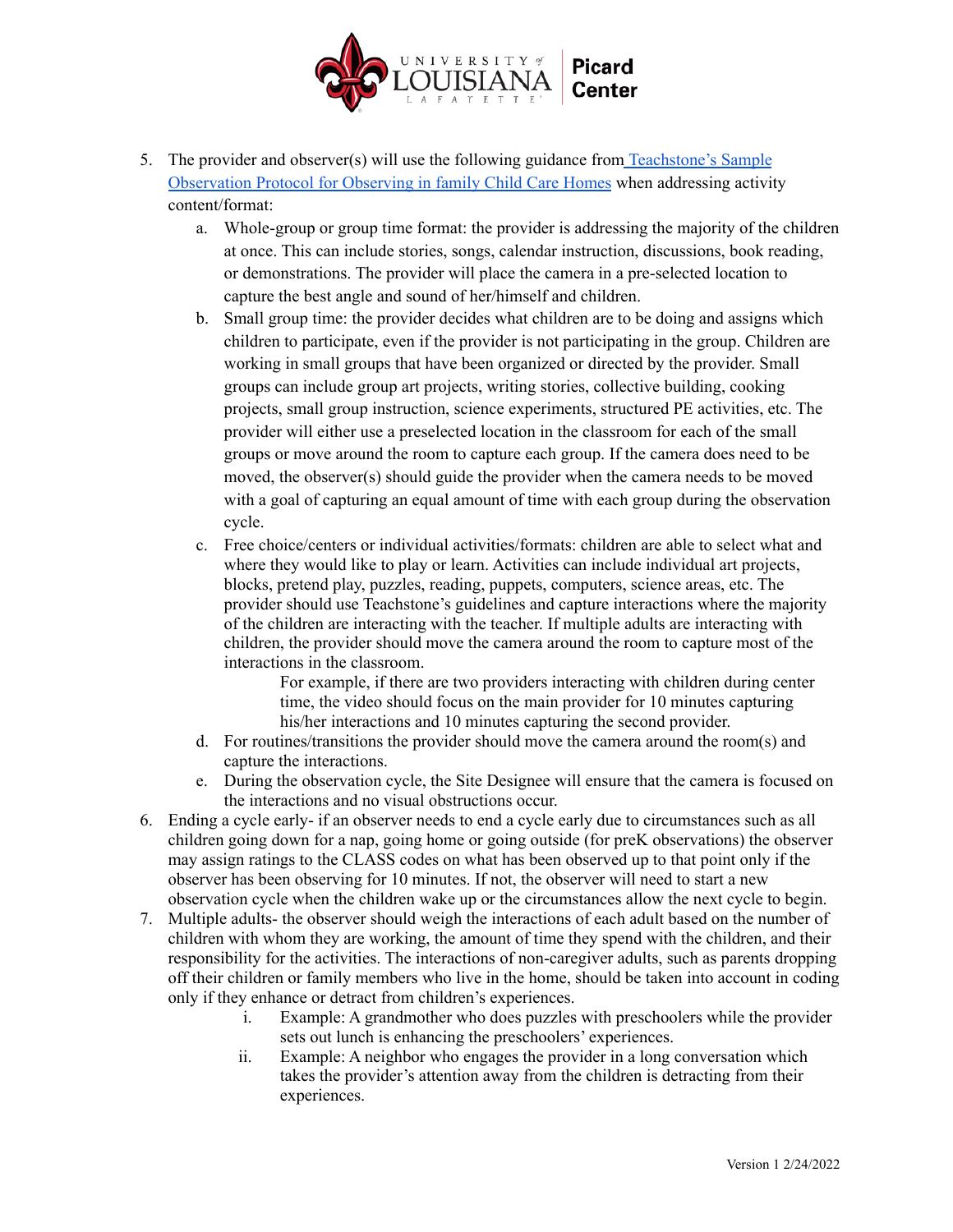

Conducting Virtual Observations

- 1. The provider and coach have agreed upon an optimal learning time to begin the observation. The coach will send the Zoom link and observation details to the Picard Center 1-3 days prior to the scheduled observation. If the observation cannot be conducted the morning of the scheduled observation the Picard Center will work with the coach to reschedule the observation on the first cancellation.
- 2. The Picard Center, provider and coach will join the virtual Zoom call 15-20 minutes before the scheduled start time to ensure everyone is ready to begin the observation on-time and to determine which CLASS® tool should be used. The approach for determining the age type will be based on the ages of the children present on the day of the scheduled observation. This information will be documented in the Picard observer(s)' observation booklet. For mixed age groups, the tool will be selected for the age of the majority of the children. If there is a combination of infant, toddler, and preK children present or infant and preK children and there is no clear majority among the age groups, the toddler tool will be used.
	- a. Infant CLASS may be used from 0-18 months
	- b. Toddler 15-36 months
	- c. Prekindergarten (preK) 3-5 years of age
- 3. The observation can begin when at least one child is present.
- 4. The coach will contact the provider when technical difficulties arise by unmuting her microphone or using the chat function.
- 5. During the observation the Picard observer(s) will ensure the following:
	- a. The microphone on their computer is muted
	- b. Their video is turned off with their name visible on the black screen
	- c. They have a timer/stopwatch to time the observation and scoring cycles
	- d. The are following best practices for coding including wearing headphones during the observation (link below):
		- <https://info.teachstone.com/hubfs/blog-attachments/CLASS%20Video%20Guidance.pdf>
- 6. The coach and the Picard observer(s) will determine who will take the lead on the cycle start and end times.
- 7. The selected lead will utilize the chat function or Zoom to prepare the start of the first observation cycle- approximately 2 minutes before the intended start time.
- 8. The lead will countdown 5-4-3-2-1 through the video function (using hand signals and/or voice) to start the first cycle of observation.
- 9. Observer(s) will observe for 15 minutes (infant tool) and 20 minutes (preK and toddler tool). After the 15-20 minute observation cycle has ended the observer(s) will turn off video and mute their sessions. Observer(s) will score independently for 10 minutes.
- 10. The lead will use the Zoom chat feature to communicate the times for scoring and the start time for the next cycle. For example:
	- a. Scoring Time: 8:30 AM-8:40 AM
	- b. Second Cycle: 8:42 AM
- 11. The observer(s) will have 2-3 minutes between back-to-back cycles in order to turn off Zoom video and prepare to start the next observation cycle.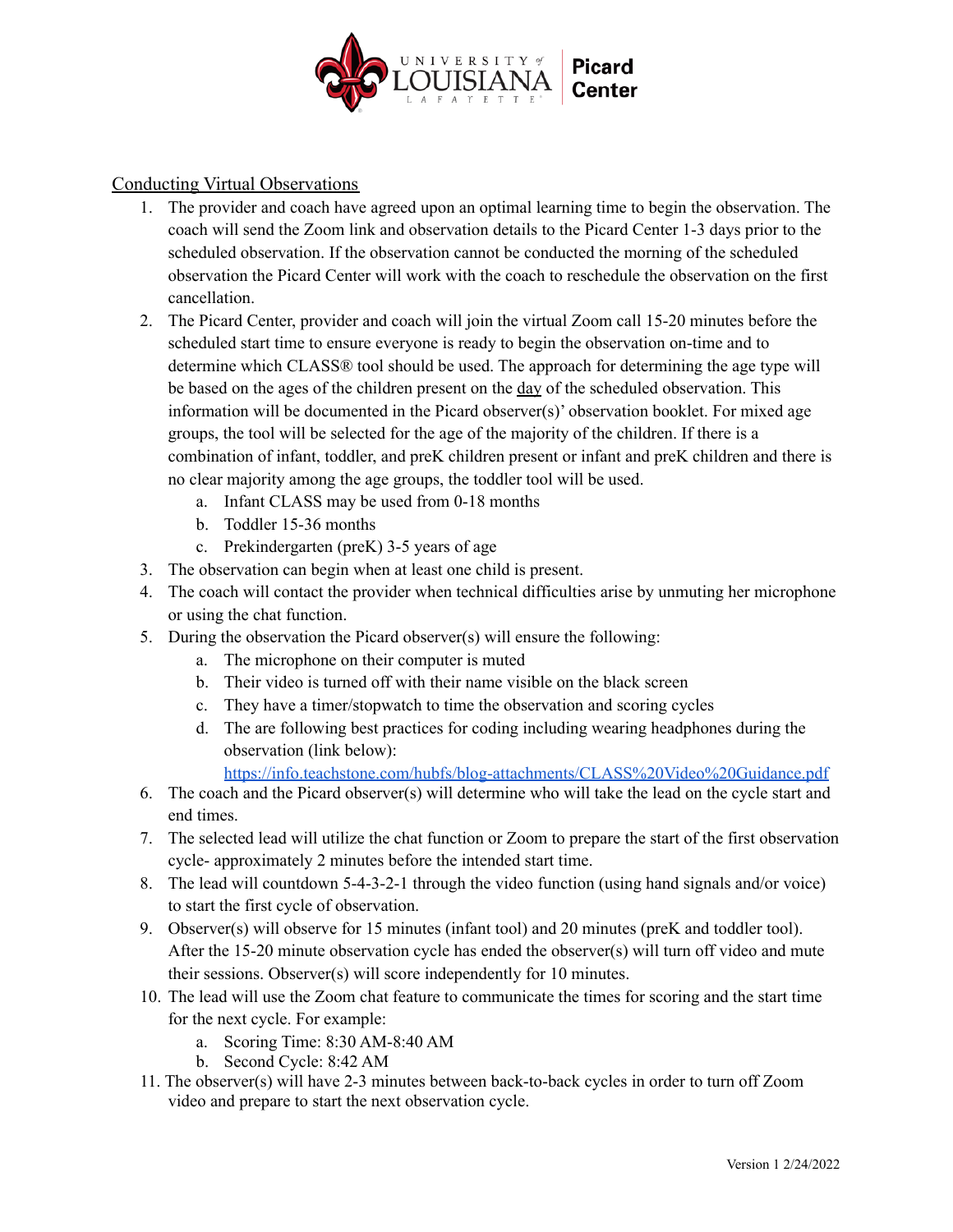

- 12. If the schedule does not allow for back-to-back cycles or the provider requests a break in back-to-back cycles, the observer(s) will begin with the next cycle at the agreed upon time either through the chat function or voice. The observer(s) will access Zoom 2-3 minutes before the start of each cycle.
- 13. All Picard observers will review and use Teachstone's guidance for conducting CLASS ® observations during Covid-19 (link below): <https://info.teachstone.com/blog/guidance-for-conducting-class-observations-during-covid-19>

# Troubleshooting Potential Problems

- 1. Effective communication between provider, coach, and Picard observer(s) is essential throughout the observation. Picard observers will notify the coach and provider immediately if connection is lost at any time during any observation cycle.
- 2. The provider will contact the coach and observer(s) immediately via the chat box on Zoom or voice if they are experiencing any persistent technical difficulties. The coach and observer(s) will work with the provider to troubleshoot the issues and continue the observation during the next cycle.
- 3. If the schedule permits, an additional cycle could be observed if connection was lost for any of the participants (observer(s), provider or coach).
- 4. If the observation is unable to be completed virtually due to streaming or connectivity issues, the Picard Center will schedule a test Zoom with the provider.
	- a. If the initial connectivity/streaming issues are resolved, the Picard Center will schedule a new observation date.
	- b. If the connectivity/streaming issues persist, the observation will default to an in person observation and the Picard Center will take the lead on conducting the observation.
- 5. The Picard observer(s) will document in their notes any potential issues during the observation including but not limited to:
	- a. Sound and video quality
	- b. Positioning of camera (if caregiver moved the camera during the observation)
	- c. Video capture concerns
	- d. Connection issues
	- e. Site communication difficulties or challenges

| <b>Common Issues</b>  | Troubleshooting Tips                                                                                                                                                                            |
|-----------------------|-------------------------------------------------------------------------------------------------------------------------------------------------------------------------------------------------|
| Lag in video or audio | <i>i.</i> Switch to an alternate device<br>ii. Log off Zoom meeting and reconnect to meeting<br>iii. Reboot router<br>iv. If using WiFi connection, try using a data plan<br>instead            |
| Audio quality issues  | i. Move the device closer to the children or provider<br>ii. If wearing a mask, change the mask type<br>iii. Provider can increase his/her speaking volume<br>iv. Switch to an alternate device |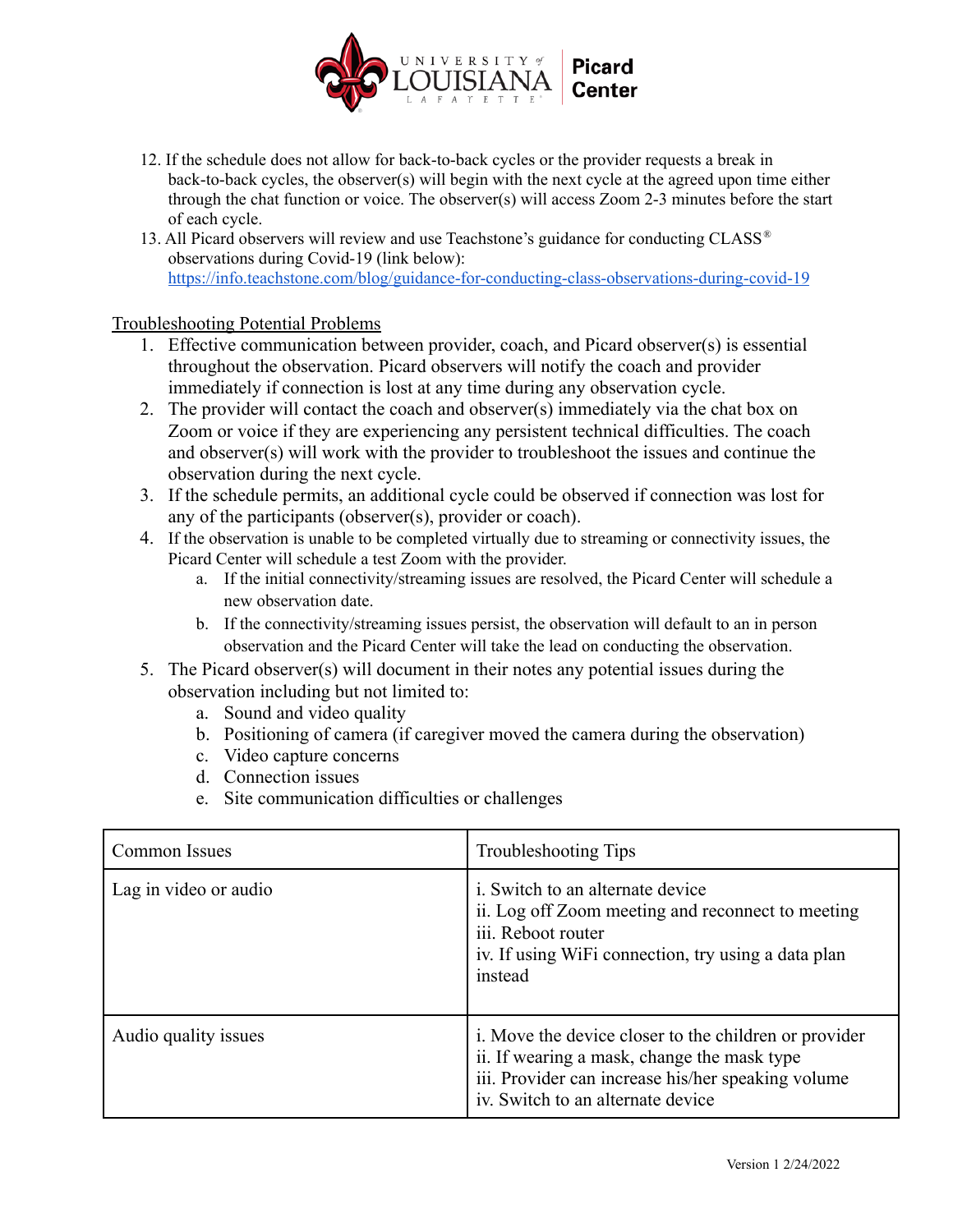

| Video placement far from provider and<br>children | i. Observer(s) or coach can guide provider on video<br>placement to ensure view includes both children and<br>provider in frame                                                                       |
|---------------------------------------------------|-------------------------------------------------------------------------------------------------------------------------------------------------------------------------------------------------------|
| Site communication issues                         | i. If the observer uses the chat function to<br>communicate and the provider does not respond the<br>observer can unmute their microphone to communicate<br>or attempt to troubleshoot with the coach |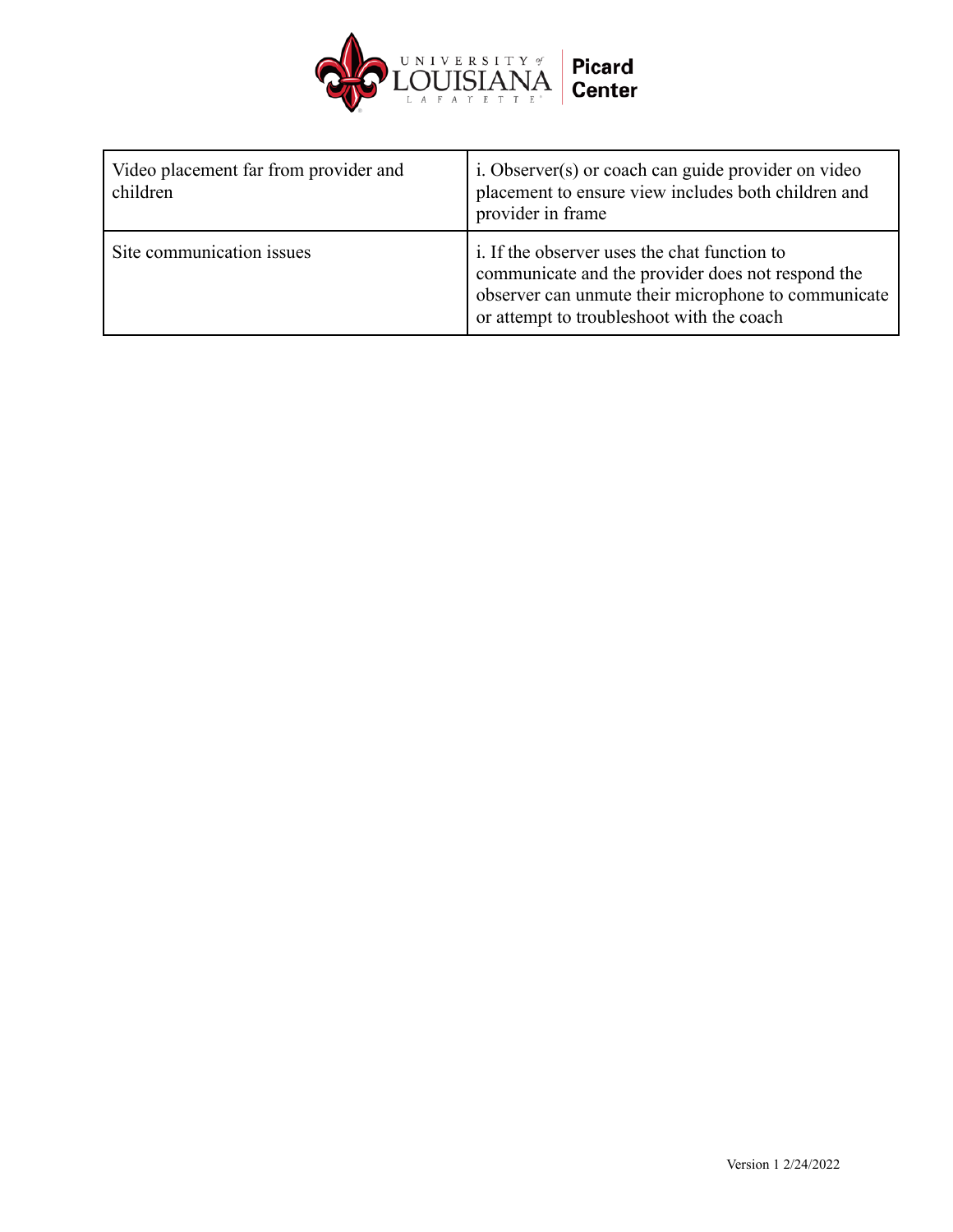

Appendix A



### **Video Conferencing Guidance and Consent Form Early Childhood Classrooms**

When using video conferencing tools,

- 1. consider using the invitation option or the password option to ensure only those invited will have access.
- 2. develop guidelines for all participants (no recording the conference, no photographs, no screenshots, use only first names, control the chatbox, manage student or child conversation, etc.)
- 3. ensure that you know how to mute video and audio and are ready to do so.
- 4. consider providing the following consent language to early childhood programs for them to include with their existing consent documents such as media release consent.

If you choose to record classrooms with conferencing tools (or in-person),

- 1. try to keep children's faces out of the video.
- 2. get parental consent in advance (see below).
- 3. ensure that the recording is stored securely.
- 4. do not share the recording with anyone other than lead agency staff, site administration, or community network authorized classroom evaluators.
- 5. if providing access to the recording, ensure that the video cannot be downloaded or re-shared in any manner.
- If other observers, such as teacher preparation providers and on-site reviewers who are required per BESE policy or under 6. the auspices of a contract approved by BESE to observe teacher candidates, need access to the recording, lead agencies or school systems should ensure that MOUs have been updated to cover the recording, the way it is protected, and the destruction protocol.
- 7. consider a destruction policy that aligns with community network/school system record retention policies.

The first consent example below is an opt-in style consent. If the local school board or the early learning center has adopted a policy that allows for opt-outs (see pg. 13 of Louisiana's Data Governance and Student Privacy Guidebook), consider the opt-out sample form.

#### **Sample Parental Consent Form**

#### [INSERT SCHOOL OR CENTER NAME] VIDEO AND TELECONFERENCING CONSENT FORM

Dear Parent or Guardian,

You are receiving this consent form because your child's teacher may be observed in accordance with Louisiana early child care requirements. These observations are required by Louisiana Board of Elementary and Secondary Education policy, and help support your child's teacher in providing high-quality care and education to your child this fall. Due to social distancing guidance, observations may occur virtually and may require recording that would include your child's audio or video. Every effort will be made to avoid capturing your child's face, and recordings will not be shared with anyone else for any other purpose.

As the parent/legal guardian of (Child's Name), I give my consent for him/her to be present during observations conducted using video or teleconferencing.

Signature of Parent/Legal Guardian

Parent/Legal Guardian Full Name (please print)

My Child's Full Name (please print)

Date